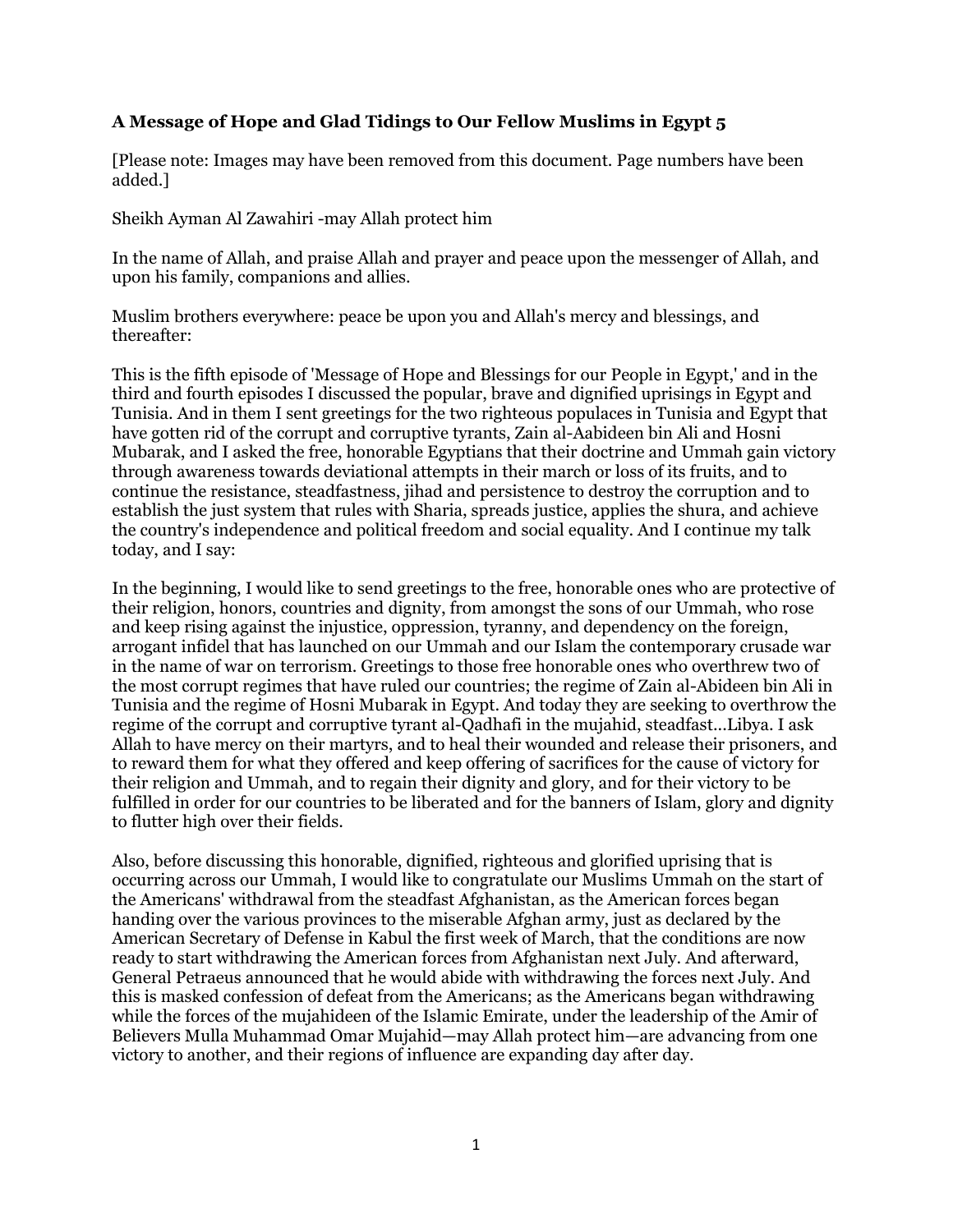And the Americans' break down in Afghanistan and Iraq is [considered] expansion and support for our peoples who rise against the corrupt and corruptive tyrants. Our Ummah is engaged in one battle against the contemporary crusader invaders campaign and against their agents, our corrupt and corruptive rulers, and America's detachment from its allies one after another is one of the signs of its retreat from its conceit and arrogance ever since it was attacked in New York, Washington and Pennsylvania. And the Mujahideen promise their dear Ummah to continue attacking the Americans and their allies in the contemporary crusade war until our Ummah receives its freedom, achieves its sovereignty and unifies the banner of the caliphate, with the help and support of Allah.

My Muslim brothers, I seek your pardon today, as I will extend the talk, which may extend in length, because the events are accelerating and renewing. I also hope that our Muslim brothers realize that our words [sometimes] come late because of the vicious war in which the Mujahideen are fighting America. And I hope that our dear Ummah realizes that our words reach the Ummah drenched in blood, wounded and burdened with the chains of the prisoners. In order for the Mujahideen to transmit their words to their dear Ummah, martyrs fall, [mujahideen get] wounded and prisoners are caught. But the mujahideen are presenting these sacrifices graciously and contently in order for the truth to reach their Umrnah, for the lies to be uncovered, tricks to be scandalized, facts clarified and the statements become clear.

Today, I would like to divide my statement into sections: The first: on the events in the steadfast and mujahid Libya. The second: on the events in the revolting Egypt. The third: on the events in the pioneering Tunisia. The fourth: some messages.

As for the first section: on the events in the steadfast and mujahid Libya

I would like to greet our people in the beloved, steadfast and patient Libya, who have been patient facing oppression, torture, injustice, lies and suppression for more than 40 years.

Greetings to the grandsons of Omar al-Mukhtar—may Allah have mercy on him—who rose to challenge with their bare chests the viciousness and might of the Qadhafi regime and its crimes. I ask Allah to have mercy on their martyrs, heal their wounded, release their prisoners, and to grace them to support their religion and Ummah and protect their honors and dignities, and to grace them with His dear victory and near openness.

The blood of the hundreds of martyrs al-Qadhafi's regime killed in your blessed revolution will not go to waste Allah-willing, and before them the hundreds he killed, and the suffering of the thousands he imprisoned and tortured.

## [Poetry]

And here, I would like to encourage my brothers from the Egyptian people and especially the western desert tribes to support and back their brothers in Libya with money, medicine, food, and weapons, and to treat their wounded, and to fight along their side against this tyrant who corrupts faith and life.

Our people in Egypt and the western desert tribes must rescue their brothers in Libya; as the Arab governments have disappointed them, and the Arab League was content with demanding the interference of the security council to have a no-fly zone over Libya, so why didn't the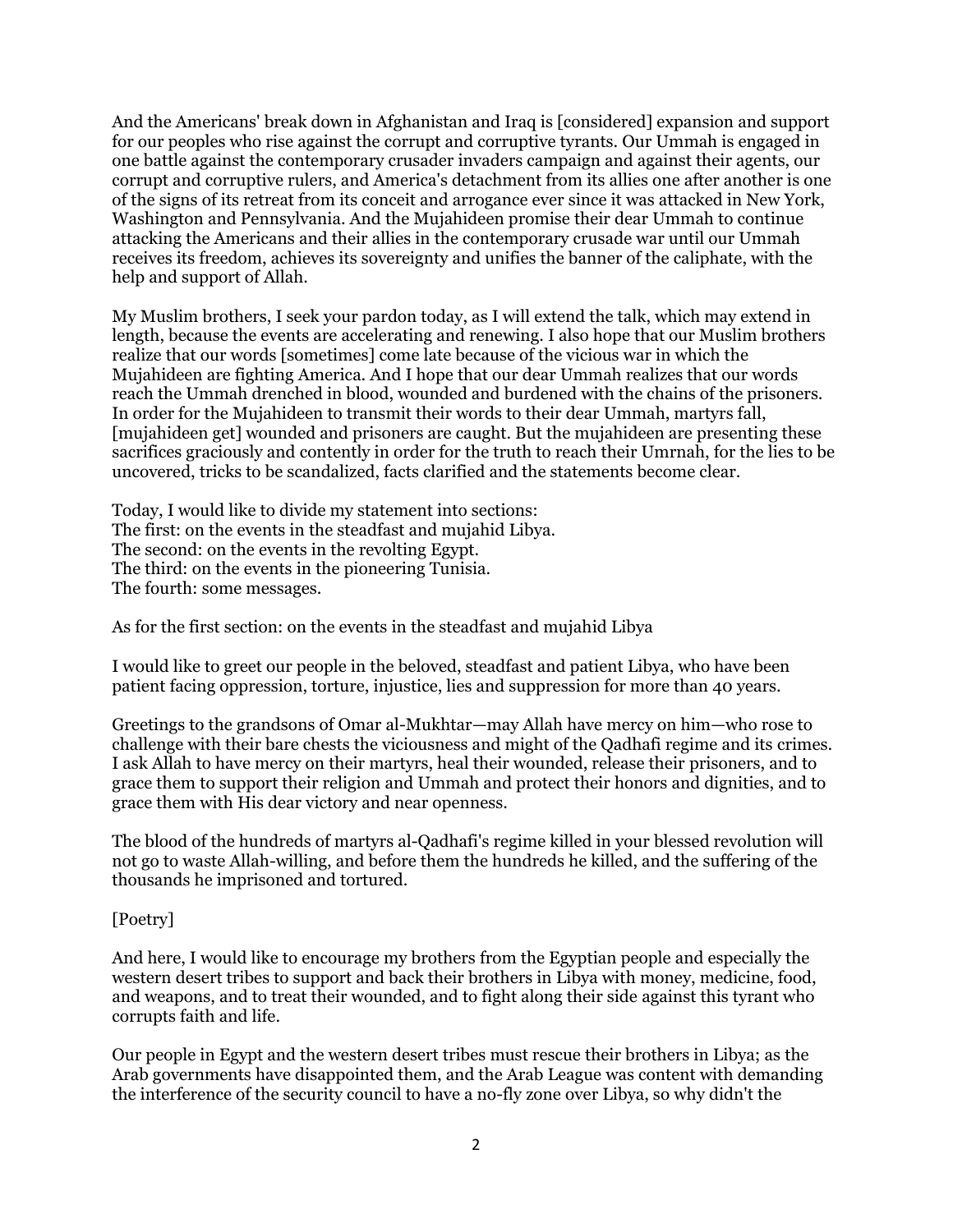discouraged Arabs intervene to rescue the Libyan people? And where are the Arab armies? Did their role become limited to suppress the people? It gave the responsibility to interfere in Libya to external forces.

We must support our brothers in Libya so the West does not take advantage of their miseries as justification to intervene in Libya, occupy it and control its affairs.

I also would like to alert my Muslim brothers in Libya, Egypt, Algeria, Tunisia, and the rest of the Muslim homelands, that if the Americans and the NATO forces entered Libya, their neighbors in Egypt, Tunisia, Algeria and the rest of the Muslims must rise to fight both the al-Qadhafi mercenaries and the NATO crusaders.

Al-Qadhafi declares constantly that the continuity of his regime is guaranteed to stabilize the West, and including his declarations on March 9th that Libya's stability—and he means the stability of his regime in Libya—is a guarantee for the stability of the West and Europe and the so-called Israel, as he claims.

I also call upon our people in Libya to be patient, steadfast and coalesced in order for their goal to be achieved by establishing a Muslim state in Libya, to rule by Sharia, bring Shura, spread justice, support the oppressed, and seek to liberate Palestine, Iraq and Afghanistan, and every occupied inch of the Muslim homelands.

O' honorable and free people of Libya: your ancestors fought for the cause of Allah in order for faith to be all to Allah, so walk on their path, follow their trace, and be the best of descendents for the best ancestors.

And I warn our people in Libya, Egypt, Tunisia and everywhere from the crocodile tears, which America sheds today over the miseries of the Libyans; as America is the last one that has right to speak about freedom and human rights and justice and protection of civilians. Why didn't America mobilize against al-Qadhafi before the uprising of the Libyans people? Wasn't America handing the prisoners to al-Qadhafi in its war on Islam under the name of 'terrorism,' in order to be tortured, beaten and killed? And from them—as we consider him—the martyr Sheikh Ibn al-Sheikh al-Liby, and from them leaders of Islamic fighting groups.

And why did America and the West go silent over the massacre of Abu Sleem prison, where more than 1,200 martyrs were killed? And why didn't it freeze the accounts and investments of al-Qadhafi and his family before?

America, which accuses al-Qadhafi of killing civilians, has killed and is killing civilians everywhere; from Hiroshima and Nagasaki to Iraq and Afghanistan, and from the most recent events killing 60 civilians, amongst them women and children, in Ghazi Abad village in Kunar province in February. And worse than killing them is the declaration by Petraeus' spokesman that the village people were the ones who had burned the corpses and mutilated them. Almost one week after the event the American jets killed 9 children in Kunar also, and Petraeus and Obama presented apologies to Karzai; a silly play between wolves and foxes.

And [the] America that accuses al-Qadhafi of using employing mercenaries has employed tens of thousands of mercenaries, the like of Black Water and its sisters in Iraq, Pakistan and Afghanistan. America that accuses al-Qadhafi of torturing his people has tortured thousands of detainees in Abu Ghraib, and remains torturing them in Guantanamo, Baghram and secret prisons.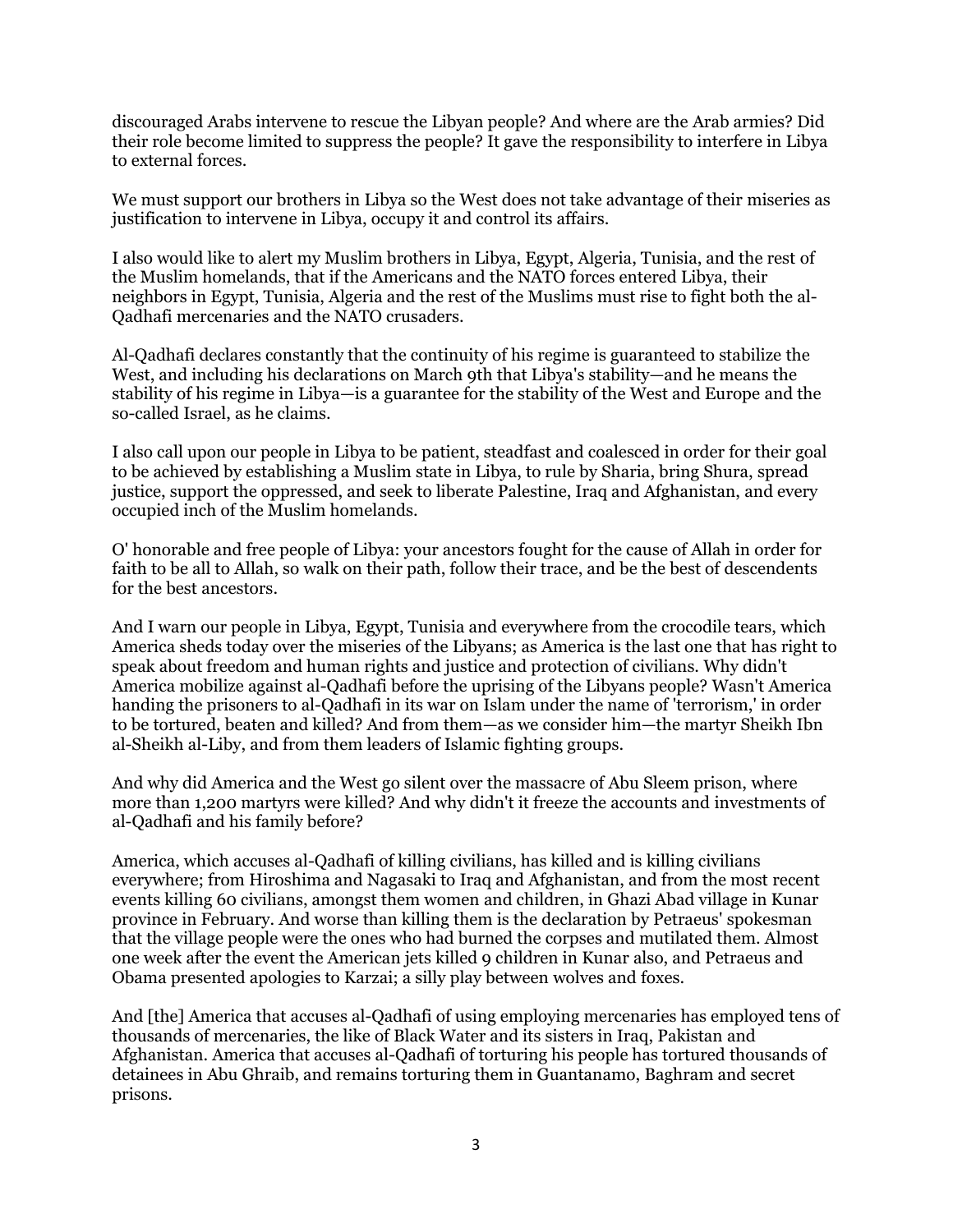The second section of my statement is regarding the events in the revolting Egypt. I renew my greetings to the popular outage in Egypt, which revolted against injustice and oppressors. And congratulations to the Egyptian people and all the Arab and Muslims people, and even all the free ones in life, for the departure of the arrogant tyrant Hosni Mubarak. I ask Allah to reward the free, honorable ones who are protective of their religion, Ummah and honors in the beloved al-Kenana [Egypt], and to have mercy on their martyrs, heal their wounded, and release their prisoners.

The Egyptian people's revolution succeeded in removing the tyrant, and then what? And this is the dangerous question and the big challenge.

Our people and brothers in Egypt: many populaces revolted throughout history, but also many of the revolutions ended with undesirable results for these populaces, and sometimes opposite of what they want. Revolutions many times get stolen, and they transform into suppressive and abusive regimes. The French Revolution was transformed by Napoleon into an empire, and the Bolsheviks stole the Russian Revolution after the German government had prepared Lenin's entrance via a German train in order to steal the country's governance, in exchange for withdrawal from the First World War. And then, on his hands and the hands of his successors, Russia, Central Asia and Eastern Europe submitted to one of the worst eras of suppression in human history.

And the revolution of 1952—which the Muslim Brothers protected and which was supported by the people and looked positively at—the regime transformed into an abusive, suppressive and humiliating regime for 60 years.

Also, we should not look at the conditions in Egypt through a narrow outlook, but we should look at it from a wide outlook that comprehends the regional and international reality; as Egypt, with its critical location, cannot be alienated from what goes on around it in the world. We cannot understand the current events in Egypt away from the stance of the West and America toward the Islamic World. There is a contemporary crusade war that has been declared on our Ummah, and the term 'Crusader War' wasn't invented by al-Qaida, but many analysts, writers and thinkers affirmed it. Saad al-Deen al-Shatheli, for example, used to call the war on Iraq before al-Qaida—the 'eighth crusader war,' when Saad al-Deen al-Shatheli has never in any day been a member of al- Qaida and had no connection to it from near or far.

And America—the head of the contemporary crusader war—has managed up to this day a systematic change in Egypt that seeks to suck off the Egyptian people's honorable, uprising outrage against injustice, and gradually it compromises before the demands of the people, and at the same time it preserves the American interests and the Israeli security.

America—for information—does not care about the structure and nature of the regime in Egypt or other places. America does not care whether the regime in Egypt would be democratic or suppressive, monarchic or republican, individualistic or assembly, presidential or parliamentarian, and it even has no objection whether the regime would be Islamic in its claim, but based on the method of Al-Saud or Amir of Believers in Morocco or the monarchy that descends from the prophet in Jordan, as long as the regime achieves its [U.S] interests.

And a funny story in this regard, or if you will, from the fretting funny ones, what was told about General Schwarzkopf is that he was in a press conference during the gulf war, and sitting next to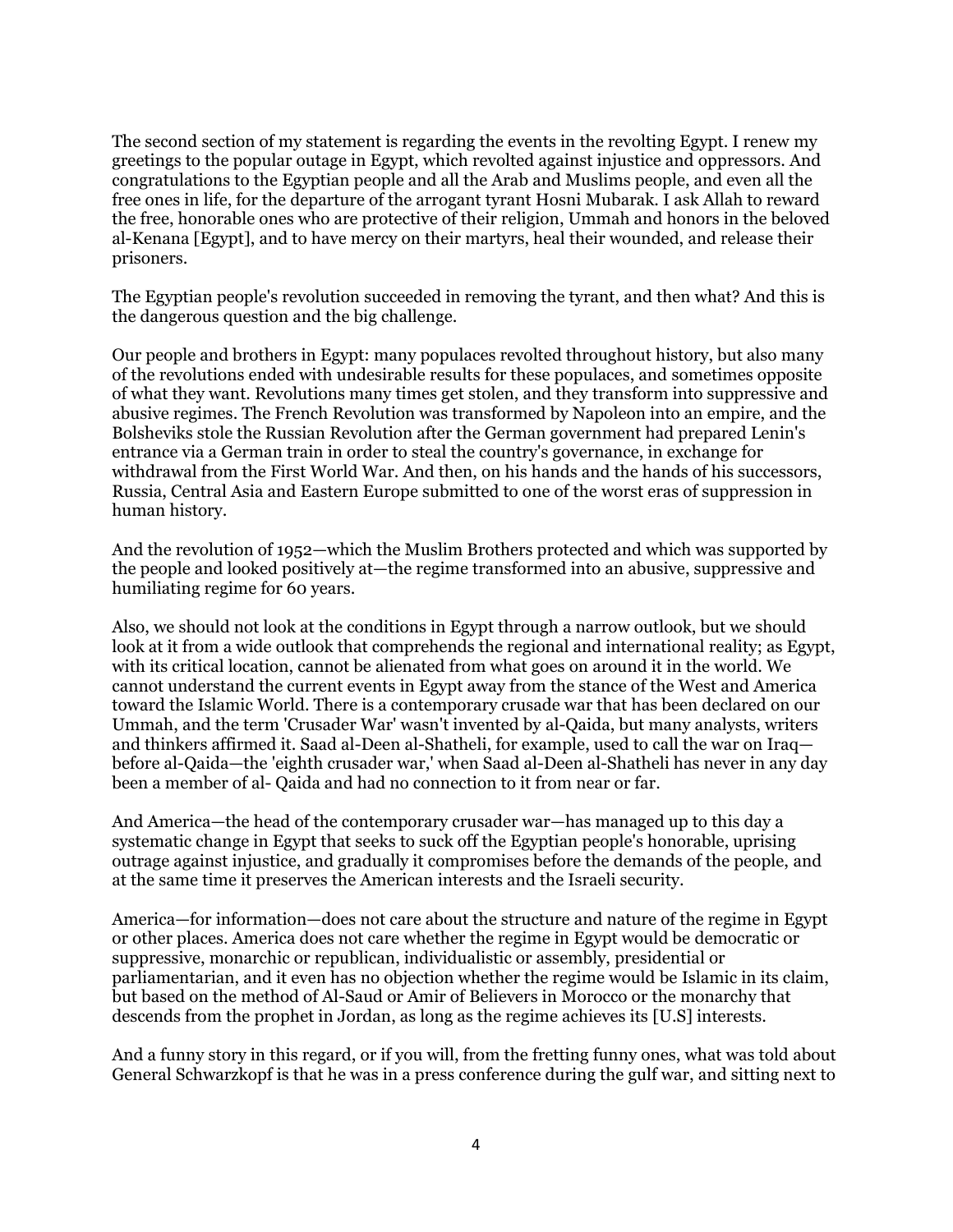him was Khalid bin Sultan, so one of the journalists asked him about the military operations in Ramadan, so Schwarzkopf pointed at Khalid bin Sultan, and said: 'We shall get a fatwa.'

But America would not accept that in Egypt or others a regime it describes as 'radical' be established. And the translation of this American terminology in brief: that the regime would be Shura-based Islamic regime in which the rulers gain their legitimacy from the Ummah and get accounted, and reject an occupation of the Muslim homelands or theft of their wealth, and counter the Israeli expansion.

And so, America wants a regime that gives people some freedoms, and I highlight the word 'some,' but does not threaten its interests and does not touch the security of Israel.

What has taken place in Egypt until now can be summarized as a popular revolution that ended with military overthrow. The tyrant Hosni Mobarak handed the rule to his men in the armed forces.

And we have to look at the facts as they are and not to be led after emotions; as the ruling military council currently is not trustworthy, whether through its historical record or behavior. Muhammad Hussein Tantawi is 76 years old; meaning, he exceeded the retirement age with 16 years. And despite that, Mubarak kept him in his position for almost 20 years because he is his man who trusts him to control the armed forces. So what is the one trait Muhammad Hussein Tantawi enjoys over the rest of the leaders in the Egyptian armed forced, which made Hosni Mubarak keep him and not allow anyone else from the leaders to be promoted to this position for 20 years?

The first thing the council did was declare abidance with the international and regional agreements, including the peace treaty with Israel and the tunnel treaty, which the sanctions on Gaza depend on, although none in Egypt demanded that. And he could have taken an excuse that this would be the job of the next people's council, but he was cautious to quickly announce his loyalty to the international regime led by America, which pays aid to Egypt of almost three billion dollars annually; from those 1.3 billion to the Egyptian army. And the American said clearly that this aid is the price for peace with Israel; meaning, the price of selling Palestine and sanctioning Gaza.

And so, Obama and Mike Mullen, the American Chairman of the Joint Chiefs of Staff, commended the leadership of the Egyptian army.

And so, Obama and Mike Mullen, the American Chairman of the Joint Chiefs of Staff, commended the leadership of the Egyptian army.

And with the council's care toward abiding with the international and regional agreements, he did not say one word regarding the sanctions on Gaza or selling gas to Israel, which the Egyptian judiciary ruled it forbidden.

And I wonder, and along with me the free and honorable ones wonder: What is the stance of the military council regarding the Egyptian army's participation with the crusader alliance occupying Afghanistan? And what is the position of the military council regarding the fleets of the crusader alliance occupying Afghanistan passing the Suez Canal? And what is the military council position regarding the military and intelligence cooperation with the United States? And what is its position regarding opening an international torture station for the sake of America in its war on Islam under the name of terrorism? And what is the stance of the military council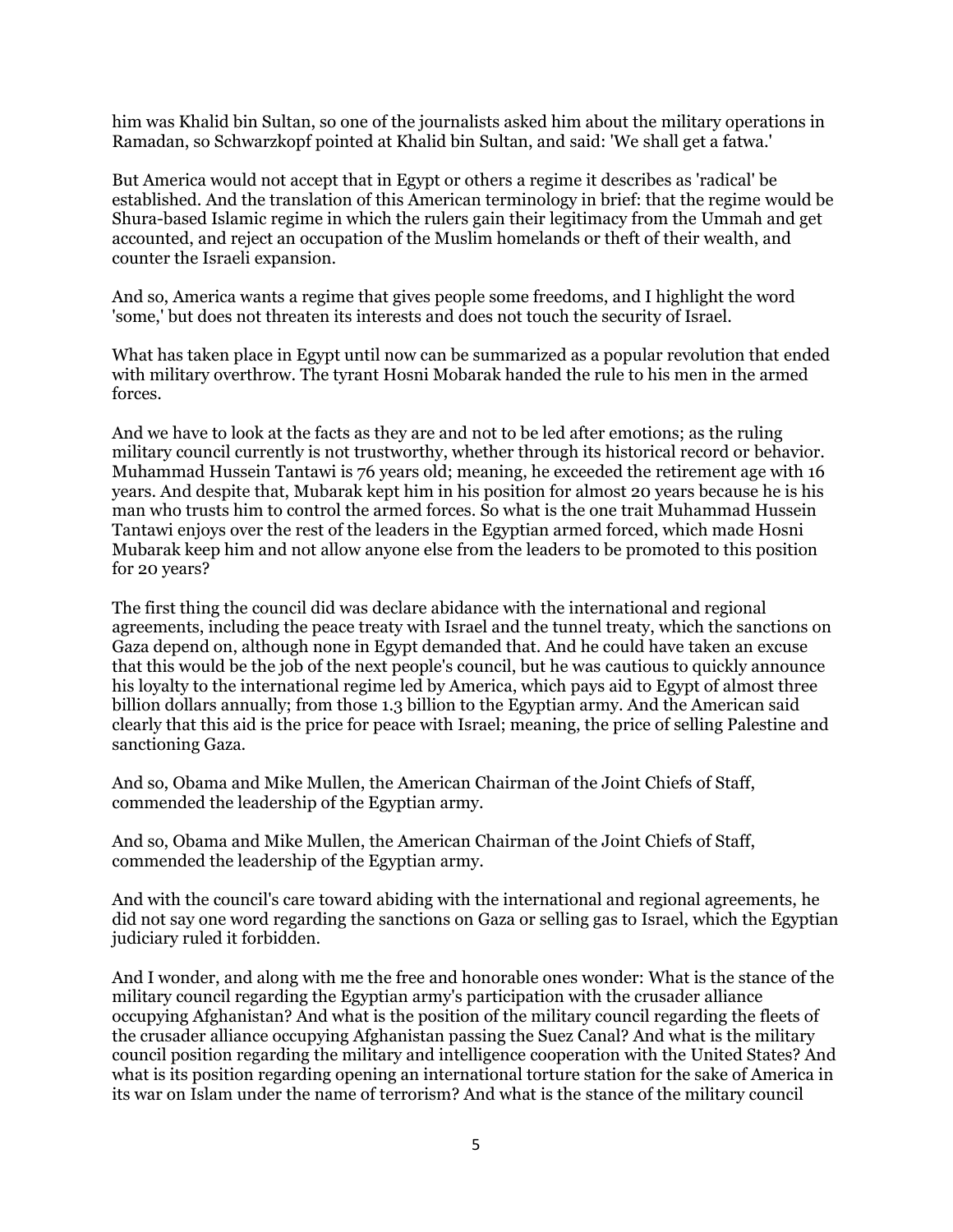regarding the sanctions on Gaza, which the members of its ruling body called upon Muhammad Hussein Tantawi by name to remove the sanctions off it? And what is the position of the military council regarding banning niqab in the universities and university cities? And what is its stance regarding the university guards, which the law forbade them to enter the universities' dormitories in which they humiliated male and female students through beatings and insults?

And what is the stance of the military council regarding the thousands of prisoners who were victims of the military courts, as well as other victims of the emergency law and the special courts? What is its position toward those prisoners of whom many have finished the sentence time of the convictions of the military and special courts, and in spite of that they remain detained based on the emergency law the regime has issued as a method to negotiate with the detainees over their principles. So its message was clear: anyone who does not surrender his principles and does not acknowledge the legitimacy of Mubarak and his regime will not leave prison, and the great majority of those who backed off spent more time than the sentence they were given. They are victims of the ruthlessness, oppression and tyranny of Mubarak and the emergency law. This ruthlessness and oppression that Mubarak's media boasted about in the name of 'compromises,' is an American policy that Mubarak's regime executed and the United Nations welcomed.

The leadership of the Egyptian armed forces is directly responsible—during the rule of Mubarak—for many of the disasters of the political prisoners, whom the military courts sentenced to prison and to death row, and now it is responsible for the misery of all the political prisoners after Mubarak's rule.

And the small number the military council released from the military and special court victims is not significant in any way, but they are even a very small percentage of thousands of oppressed prisoners in the regime's prisons. And those must be released immediately because remaining there is but a continuation of Mubarak's injustice and oppression against the Egyptian people.

It is not enough that the military council issues pardons for the political prisoners, but it must also seek forgiveness from them for what the military courts committed of crimes against them and their families.

And here I congratulate my brothers from prisoners who were recently released, and I ask Allah to accept from them their sacrifices dedicated to Him, and to grace them so their release can be of service to Islam, support of Muslims and the rest of the weakened and oppressed. And I dedicate this greeting especially to the kind brothers, the gracious: his graciousness Sheikh Aboud al-Zumurand his graciousness Sheikh Tareq al-Zumur and his graciousness Sheikh Muhammad al-Zawahiri, and I asked Allah to grace them so their release can be the beginning of an advocacy, encouraging campaign to create more awareness in the Ummah and gather them to demand that the Islamic Sharia be ruling not ruled in Egypt. And I advise then to not forget the rest of their oppressed prisoners in the regime's prisons, and to not stop working on releasing them, and to be, with the grace of all, always as every loyal hopes them to be: leaders and pioneers in defending the rights of the Muslim Ummah in Egypt and the rest of the Muslims, and in helping every oppressed of Muslims and others.

And the leadership of the armed forces is not only responsible for the miseries of the thousands of prisoners in Egypt, but also they are responsible for the miseries of thousands of Egyptians who are pursued outside Egypt due to the oppression, ruthlessness and injustice of Mubarak. It is the right of those to return back to their country and for this injustice to stop against them. It is their right to return to their families, parents and homes, and for all the unjust sentences to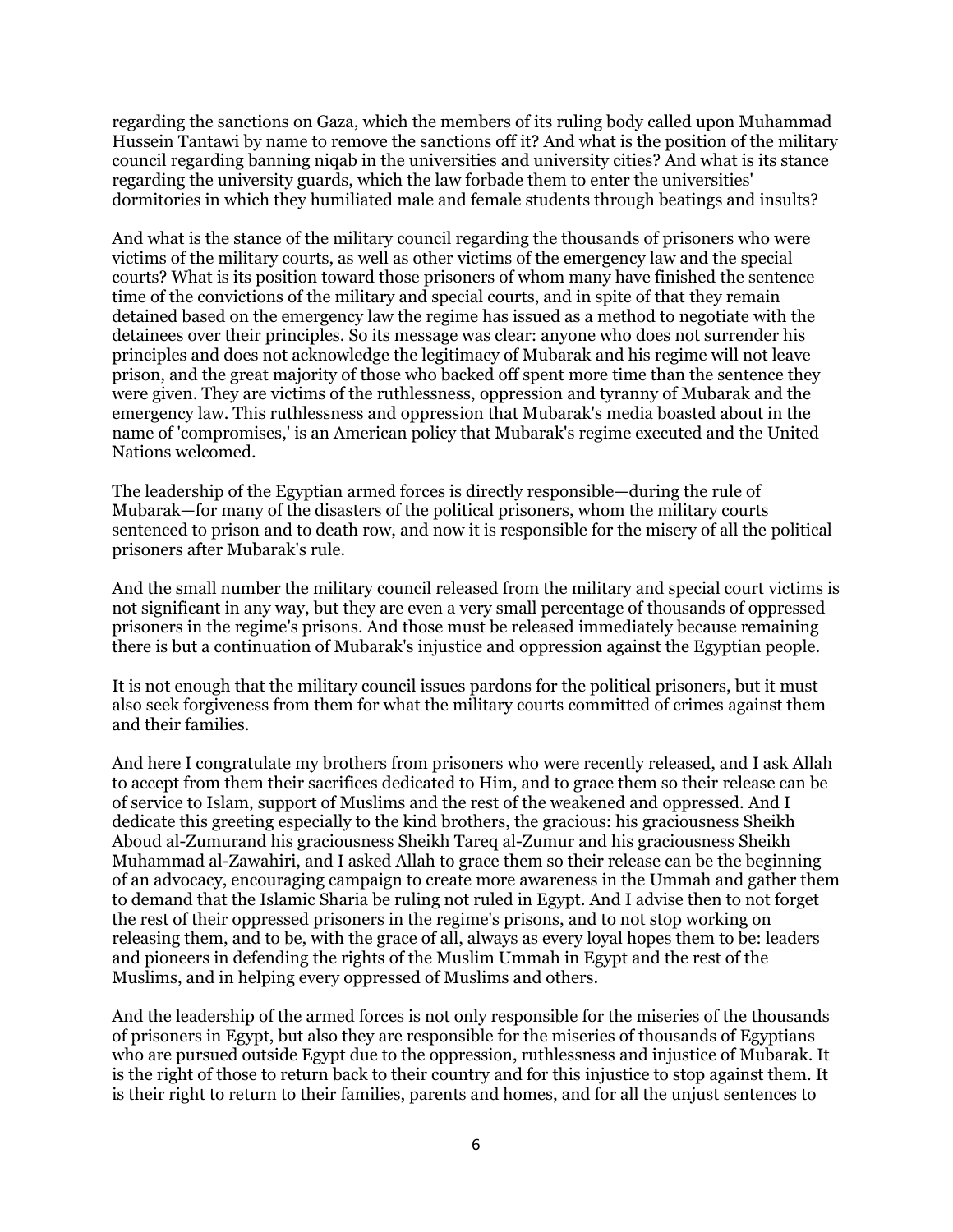fall, which were issued by the military and special courts against them, and the Egyptian regime must stop practicing the role of the policeman, chasing after them for the account of America.

The military council must demand the American government the return of the scholar, mujahid and steadfast, his graciousness Sheikh Omar Abdulrahman back to his home, after all the persecution he faced and all the suffering he's facing. The regime of Hosni Mubarak coordinated with the American government in persecuting his graciousness Sheikh Omar Abdulrahman, and the military council today must be demanded to bring him back to his nation, between his family, beloved ones and students.

And the military council must also declare honestly and clearly the halt of the Egyptian security forces' role in helping America in its war on Islam under the name of terrorism, and to immediately halt the policies of using Egypt as an international torture station, and to uncover for the Egyptian people the details of America's use of Egypt's detentions as part of the secret American prisons series, and to unveil the names of those who were tortured in Egypt of Egyptians and others for America's sake.

And unfortunately, the military council has not released until now most of the victims of the military and special courts. The military council even affirmed an extension to the emergency act for another six months in order to allow America to prepare the conditions, and so the council can detain whomever it wants without a charge or trial.

The military council has not moved until now except under a volcano of popular outrage, and this mighty outrage must continue until Egypt is purified from the ruins of the collapsed regime.

And here we must dedicate greetings to the free honorable ones who destroyed the idol of the state security apparatus and infiltrated its headquarters, and forced the military council to declare freezing [operations] and place many of its officials under investigation, and put its leadership under house-arrest. This victory like others of Egyptian revolution victories didn't occur except under pressure from the popular outrage in order for Egypt to be purified from the corruption of Mubarak's era and establish a righteous and pure regime that would bring for Egypt back—just like it used to be—leader of the Islamic and Arab world, and victor of the oppressed and the weakened.

The attack on the state security apparatus is a heroic act that will be remembered with honor in Egypt's history, and this heroism must continue until the oppressed political prisoners are released. And the families of the prisoners and the free and honorable ones in Egypt must transmit these protests to al-Tahrir Square, and in front of the armed forces leadership, and in front of the prisons in order to release the political prisoners there.

And Egypt's prosecutors of state security officers and leaders must be pursued, whether those who remain in the state security administration, or those who retired like Fouad Allam, or those who participated in the people's council like Muhammad Abdulfattah Omar, or those who were relocated to other security position like Mohsen Hefdhi and their likes.

And I call upon every honorable and free lawyer and journalist, and everyone who possesses details on the corruption of the security forces in Egypt, to publish them and trace those criminals.

Establishing a national security sector inside the ministry of interior is not enough, but the people must know who is responsible for it? And were former people's prosecutors assigned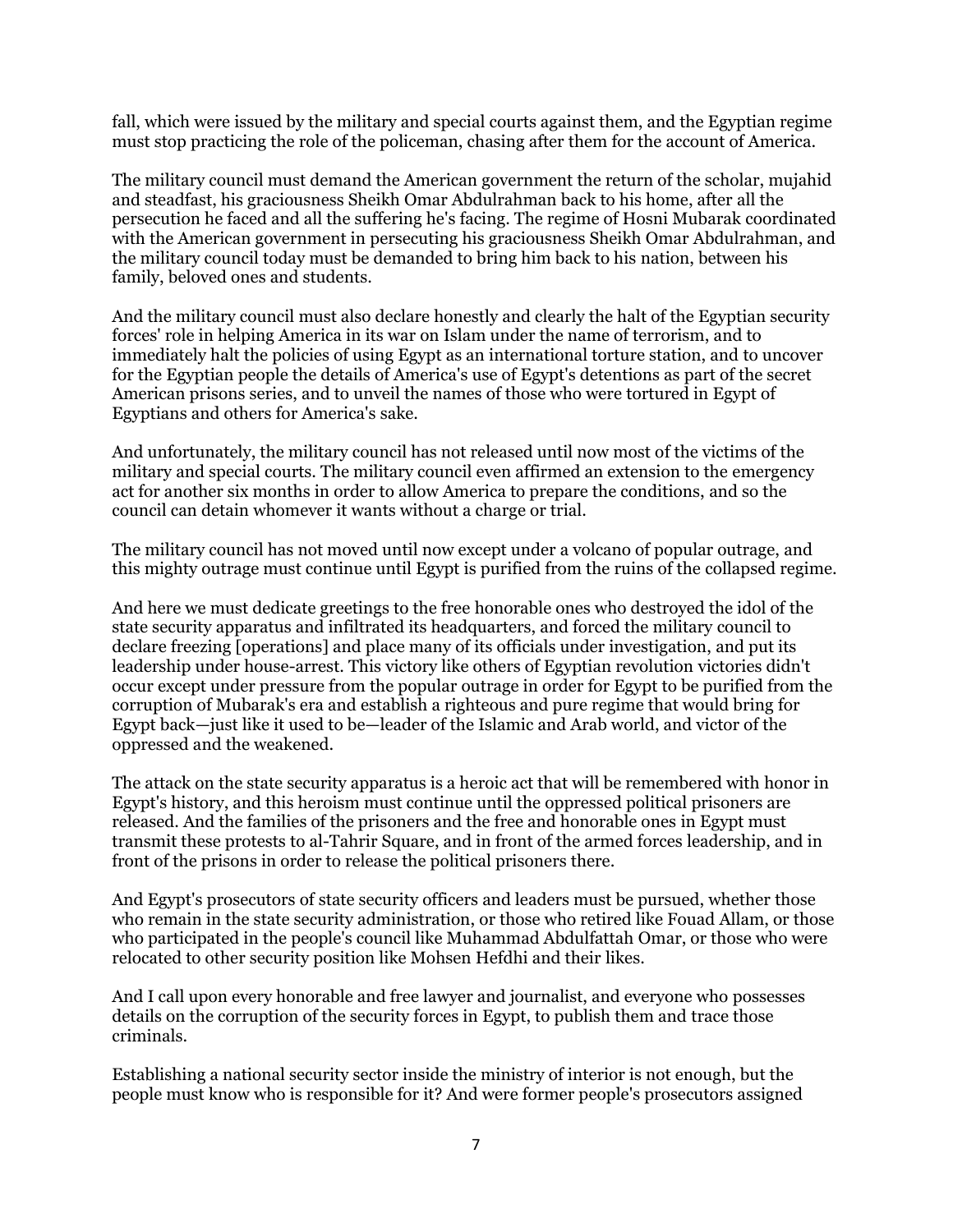there? Those who worked in the state security administration. Also, what does it mean by saying that this sector will be assigned to counterterrorism. What is this 'terrorism'? Is it the terrorism in the American-Israeli meaning, which was prevalent in the collapsed era? And consequently, participating in invading Iraq and Afghanistan is countering terrorism? And establishing secret prisons in Egypt and transforming them into international torture stations is counter terrorism? And chasing the mujahideen of Gaza and torturing them to know the locations of their leaders and their headquarters and their financing tunnels, and informing Israel about them, is countering terrorism? And working according the signed security agreements with the United Nations is countering terrorism? And protecting the Israeli prostitution trade in Sinai, with the collapsed regime's gaining its profits, is countering terrorism? And oppressing the people of Sinai in protection of Israel, and in deterring them from supporting their brothers in Gaza, is countering terrorism? And is arresting everyone who tries to participate in Jihad in Afghanistan, Iraq and Gaza, or supporting them financially, is countering terrorism? What is this 'terrorism'? Explain to us so the deception doesn't continue and the prosecutors return in new forms.

My free, honorable brothers in the revolting Egypt: many institutions of the former regime are still the way there were. The Presidential Institution, which is the strongest institution of the former regime, remains as is, and Omar Suleiman and Zakariya Azmy are still managing it from the republic presidential headquarters. And Hosni Mubarak and his cronies are still plotting schemes from Sharm al-Sheikh. And the governors and security leaders are still the one way they were, as well as the leadership of the central security. And the regime's media and newspapers remain managed by the same people who used to praise the former regime. And the military institution that was the primary support for the collapsed rule, which Mubarak chose the leaders of and then assigned it to manage the country, is the same way.

And the general attorney's office is the same, and the state prosecutor Abdulmajeed Mahmoud is one of the collapsed regime's gang members, and he is from the school of Rajaa' al-Arabi, the general attorney of the state security office and then the former general prosecutor, and it is the gang that used to coordinate with the state security intelligence and leaked the investigations to the intelligence, in order for the detainees to be re-interrogated and confess to whatever the state wants.

And the general attorney Abdulmajeed Mahmoud did not initiate investigating the ministers of interior, tourism, housing as well as Ahmad Ezz, until Mubarak sacrificed them in a last attempt to rescue himself. Otherwise where was the general attorney from their corruption thirty years ago?

And who would bring whom to trail? And who would interrogate whom? Would the gang member interrogate his colleagues?

As for the ministry of Essam Sharaf: Essam Sharaf was a minister in Ahmad Nadheef Ministry for more than a year from 2004-2005, and it is known that the ministry is one of solidarity; as Essam Sharaf is considered responsible for what the government committed in the year he spent [in the government]. So, was Hosni Mubarak a holy saint at that time and then turned into a forbidden devil in 2011?

As for the state secretary Nabil al-Arabi, he became stained in the quagmire of Camp David, as he was in the delegation of the Anwar Sadat negotiations. Then, this man is from the school of Camp David, and it is not only a secular school that submits to America and submits to Israel. But also, it is a school that despises the rights, feelings, emotions and hopes of the Arab and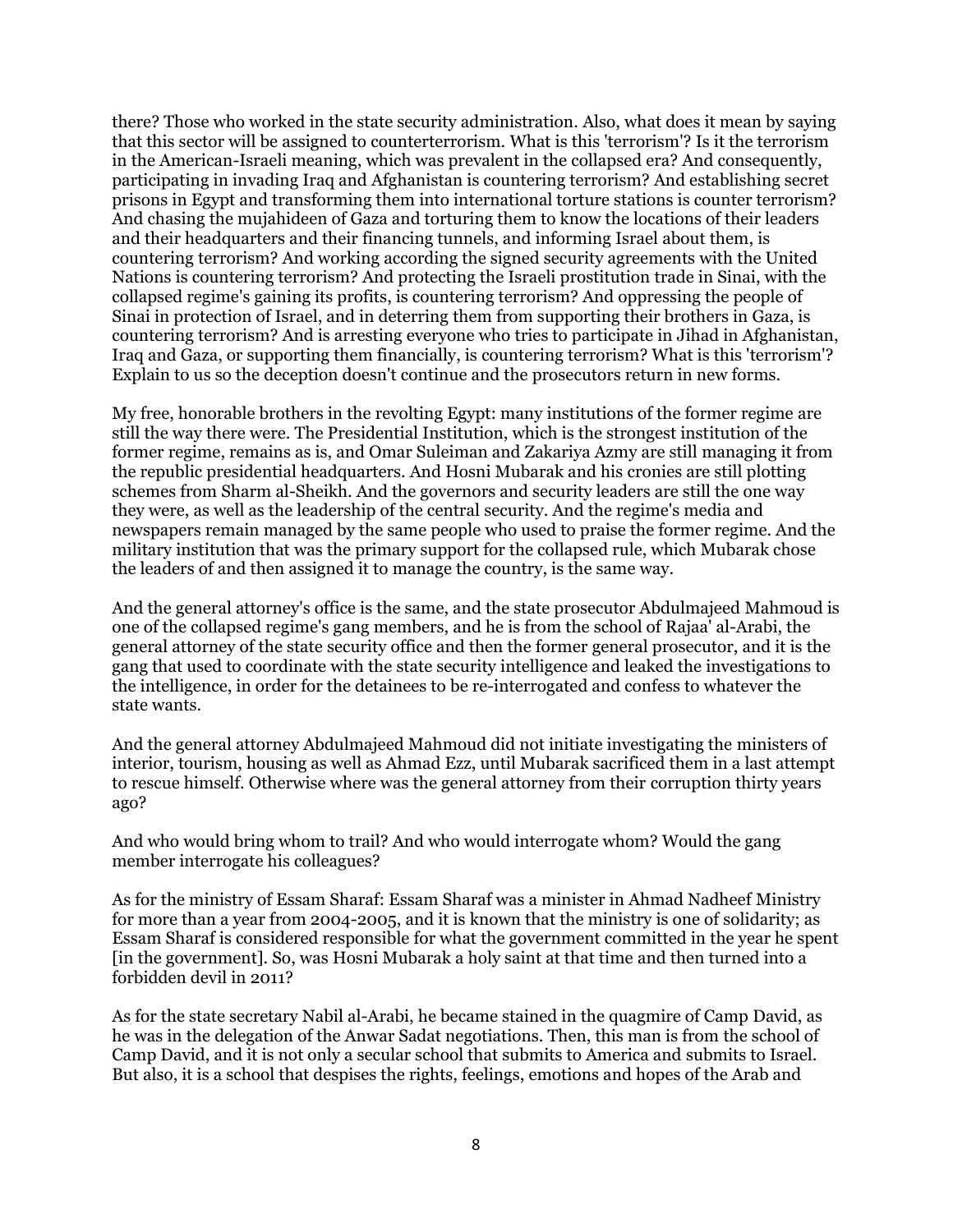Muslim peoples. Both the Camp David and the peace with Israel agreements are betrayal to the Muslim Ummah and Palestine, and this agreement passed under scandalized fake referendum.

I remind the kind audience that Egypt's secretary of state Ismail Fehmi and state secretary for internal affairs Muhammad Riyad resigned from their positions due to Sadat's announcement having intentions to visit the Knesset. And then they were succeeded by Muhammad Ibrahim Kamel, who traveled with Sadat to Camp David but couldn't bare the burden, so he resigned from his position [while] at Camp David, and Butrus Ghali, state secretary for foreign affairs, remained, whom Muhammad Hasanein Haikal described as not having anything to lose. And also the rest of the team that allied with Sadat remained collapsed, and from them Nabil al-Arabi. And because this man is from the Camp David school, he recently announced to al-Shurooq Newspaper that the peace agreement with Israel must continue. Then, this is man agrees with and coordinates with the military council policies, which gained the praise of Obama and Mullen. Then, this man will manage the Egyptian policies according to the Camp David mentality and in the direction of the peace agreement and normalization with Israel.

And I wonder and with me every free and honorable is wondering: what is the stance of this man regarding the cooperative Arab defense agreement, which was openly killed by the peace agreement with Israel, which dictated it being a priority over other agreements? Also, this man was Egypt's Ambassador to the United Nations; meaning, he was a representative of Mubarak's foreign policy; the policies that participate in the war on Islam in the name of war on terrorism, and support normalization with Israel and even acknowledge its takeover of Palestine, and which bases the right of return for the refugees—according to the Arab Initiative—on the agreement with Israel, and which abides with the agreement of nuclear weapons nonproliferation, although Israel does not abide by it.

As for what was linked to him of declarations about the illegitimacy of the Gaza sanctions, this will be placed under a hard test with his participation in the government that indeed sanctions Gaza, despite calls from the Hamas government to Muhammad Hussein Tantawi to remove the sanctions.

Also, this man three years ago was one of the biggest consultants in Zaki Hashem's law offices, and Zaki Hashem was minister during Sadat's era, and his officer is in a cooperative dependency and relation with the American law and consultancy company Patton Boggs in New York and Washington. And this company is the sponsor of Mubarak and his family in the militarization and investment deals and what results from them of problems.

As for the justice minister Muhammad Abdulaziz al-Jundi, he was a general attorney in the beginning of the nineties—meaning, the period of time during which the most extreme of violations were practiced by the state security intelligence in prisons against the detainees in general and the Islamists in particular. And he used to shut his ears away from the complaints of the lawyers and the families of the detainees, which were dropping like waterfalls on his office.

And it is known to everyone that Mubarak's regime politicized a big part of the judiciary, and turned the general state prosecutor's office into a legitimate forefront for the state security intelligence in pursuing the protestors and abusing them.

Then, the military council formed a ministry comprised of the former personnel team of the Hosni Mubarak era.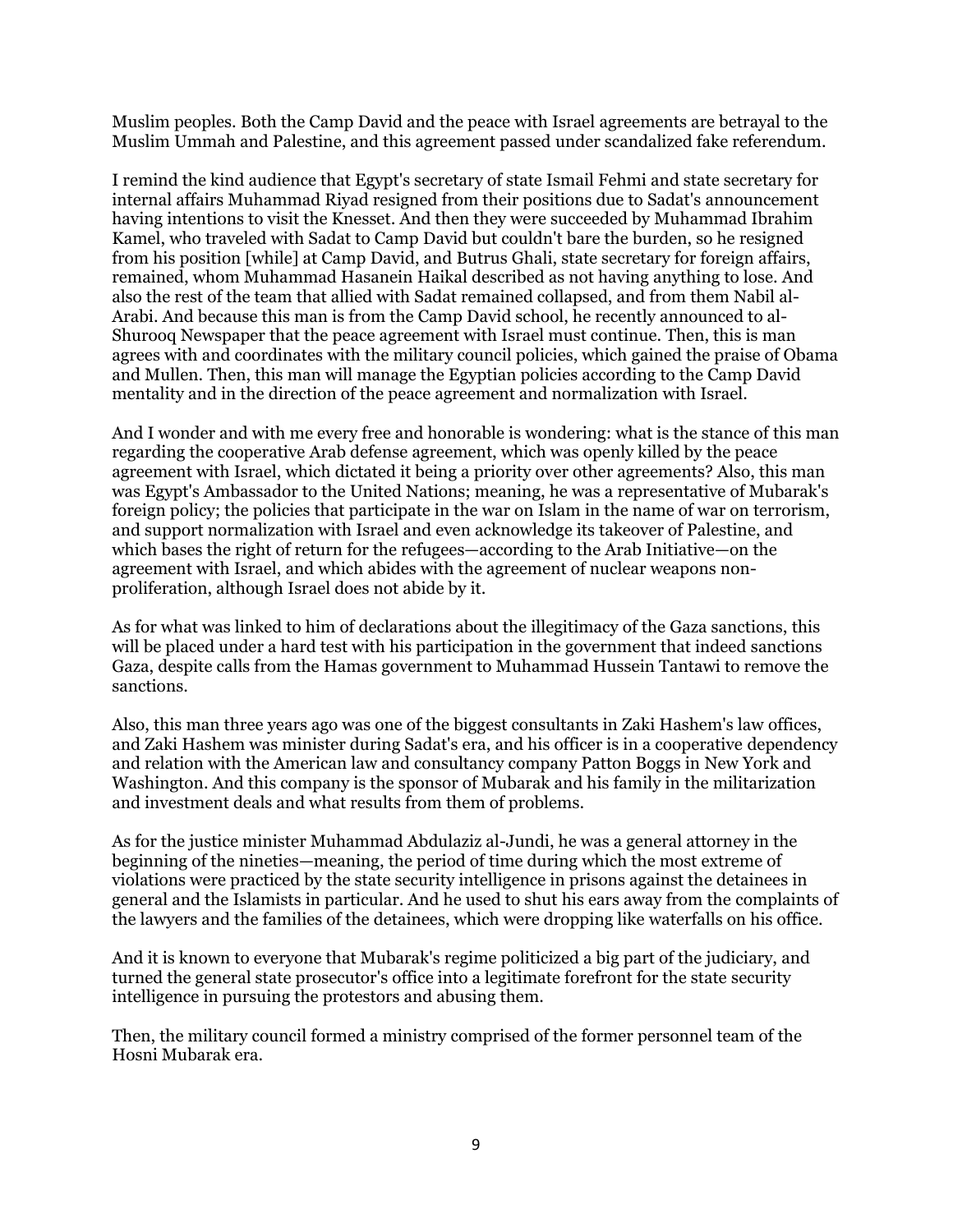Then, we are before a popular revolution that turned into a military coup, carried out by the former regime, under encouragement from America. America transferred the rule from an agent to another in order to guarantee a calculated change in Egypt away from the goals that threaten the rule, and they are: governing with Islam, canceling the peace agreement and relations with Israel, and stopping the intelligence, military and economic dependency on America.

America does not care who rules Egypt after Mubarak; whether a military or civil government, or democratic or suppressive, but it cares that the governance transfers peacefully, in a calculated way, to a government that walks the same footsteps of Mubarak in fighting the Islamic forces, protection of Israel's security, sanctions on Gaza and service to the American interests. And America's interests are entangled with Mubarak's interests as well as the military institution.

The special American President envoy to Egypt Frank Wisner used to work as a consultant to Patton Boggs Law and Law Consultancy in New and Washington for two years, and it is the company mentioned earlier when I spoke about Nabil al-Arabi. And this company is Mubarak and his family's sponsor in the militarization and investment deals and what results from that of problems. Meaning, Obama sent Wisner to the agent of his company in order to manage the matters in a way that does not oppose the interests of everyone. And Wisner's relation with Patton Boggs is not secretive, but public. Patton Boggs announced openly that it 'represents some of the biggest Egyptian economic affairs and companies,' and that 'it was their representative in the oil, gas, and communication infrastructure projects.' And one of its partners was the head of the Egyptian-American house of commerce, and it used to intervene in the conflicts of brokers in selling weapons, which the Egyptian Army gains through military aid, and which reaches \$1.3 billion annually.

Also, Patton Boggs Company announces openly without hiding that it offers consultation to the Egyptian army and to the Egyptian Economic Growth agency, and the triangle of the Egyptian Government in law incidents in Egypt and the United States.

Then, we are before a network of interconnected interests that remain in governance until today. And so, we should not close an eye away from the dimensions of the true struggle, and not imagine that our problems will only be solved with changing Hosni Mubarak or changing his regime. There is another, more dangerous enemy that is ambushing us and keeps interfering in our affairs.

And so, I call upon every Muslim and every free and honorable one in Egypt to call for and seek a holistic reform of the situation as we are in front of a regime that is collapsing, so we have to build a righteous regime instead, and this is a rare, historic opportunity and it should not escape  $11S<sub>1</sub>$ 

And the anticipated holistic reforms can be summed in three ways, and they are: the legislative, political, and social reforms.

As for the legislative reform, it must discuss affirmation of the Sharia legitimacy; meaning, the Sharia becomes ruling not ruled, and branching of that is providing all the laws that guarantee the right of the Muslim Ummah to choose the rulers and hold them accountable.

The advocates and scholars and Islam partisans in Egypt must call for a popular campaign to demand that the Sharia be the source of legislation, and for the Sharia to be ruling not ruled,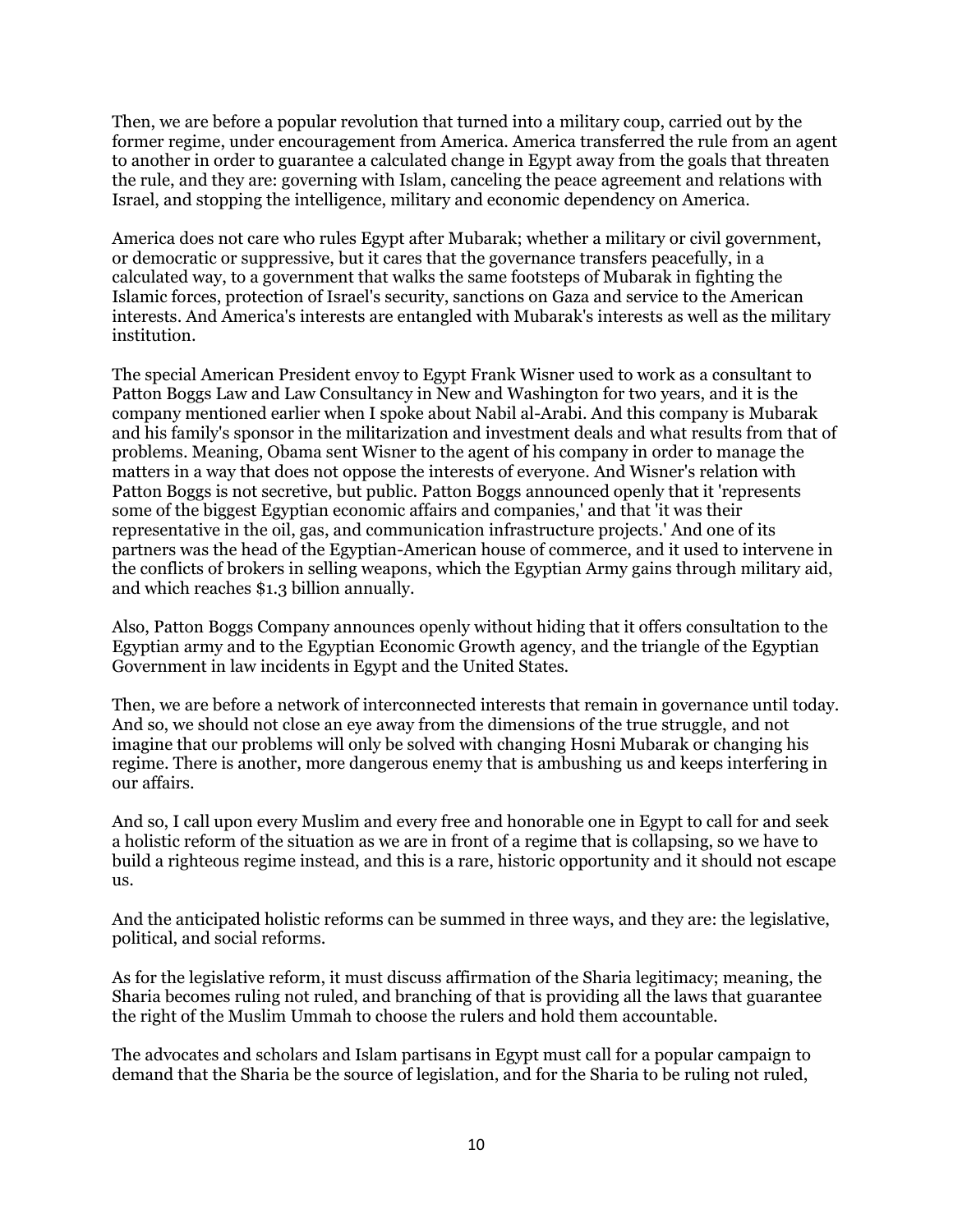and not to be content with the trickery of the second article of the constitution, which dictates that the principles of the Islamic Sharia would be the main source of legislation.

Every free and honorable who works for Islam must seek that, and I call all the workers for Islam to unite their efforts in making the people more aware and encourage them to demand that, and to rise above their institutional loyalties, and to unite, cooperate and coalesce for that noble cause, and to lead a wide advocacy campaign to pressure the ruling military regime, which does not answer the demands except through pressure to achieve them.

And I warn those who seek or try to bury the Islamic identity of Egypt; they would be farming in the sea and igniting a blind Fitna. Jamal Abdulnasser tried that and ended with the biggest disappointment in contemporary Egyptian history. And then Anwar al-Sadat tried that and he was killed, and he had attempted that in uglier methods than Hosni Mubarak'a, and he is welcomed by the waste can of history.

Egypt was never and will never be the Egypt of Bonaparte's Sari 'Askar or the Egypt of Mu'allem Yacob, or Egypt of Salam Moussa or Egypt of Faraj Foudeh, or Egypt of Farouq Hosni. But, it was and it will remain—with the grace and help of Allah—the Egypt of Amro bin al-Aass—may Allah grace him—and the Egypt of Imam al-Shafii and Egypt of Salahudeen al-Ayyubi, and Egypt of al-Ezz bin Abulsalam and Egypt of Sayfudeen Qutz and Ruknudeen Beibars, and Egypt of Ibn Taimia and Egypt of Omar Makram and Egypt of Suleiman al-Halabi, and Egypt of Shaykh Eleish and Sheikh Hasan al-Adawi and Egypt of Hasan al-Banna and Ezzedeen al-Qassam and Abdulqader Oudeh, Sayyid Qutub and Abdullah Azzam, and Egypt of Khaled al-Islamboli and Essam al-Qamari and Suleiman Khater, and Egypt of All Abdulfattah and Abu Obeida al-Banshiri and Abu Naffs al-Mesri and Muhammad Atta, may Allah have mercy on all of them.

Those who try to cover the truth about Egypt's Islamic orientation and its exceptional role amongst Muslims, and its leadership of the Islamic world for centuries; those didn't only give up the pillars of Aqeeda and roots of Islamic ruling, but also they are exceedingly and blindly avoiding historic and geographic facts and rules of consensus.

I warn those who are trying to establish a regime in Egypt that is estranged from its religion, that they are creating an extended Fitna that won't calm, and they should only blame themselves. And I know that some of the opportunists are going to turn my words as if I am threatening with bombings and clashes, but every rational and wise one knows and agrees that I am speaking about a wide, extended error, historically, politically and socially that is very far and highly enraging, should the dwarfs attempt to manipulate the truth of Egypt's Islamic orientation.

And I hope from the opportunists also not to mix the papers by claiming that advocacy toward governance with Sharia in Egypt and gaining back its pioneering leadership of the Islamic and Arab worlds, and its stance in defending against the oppressions over its Ummah against the enemies, headed by America and Israel, contradict living and coexistence with the nation's partners of Christians and non-Muslims. This is an unacceptable, intentional and subjective mixing; we have lived with non-Muslims in the Islamic homelands, and we remain living and will live Allah-willing [with non-Muslims], and any problem that faces them...be solved—if the relation is based on peace and loyalty— through wisdom, piety and accountability. [Verse]

My Muslim brothers in Cairo, Baghdad, Mecca and al-Madina, Algiers, Istanbul and the rest of the great Islamic centers: the West's project—that overthrew the Caliphate— tried and tries to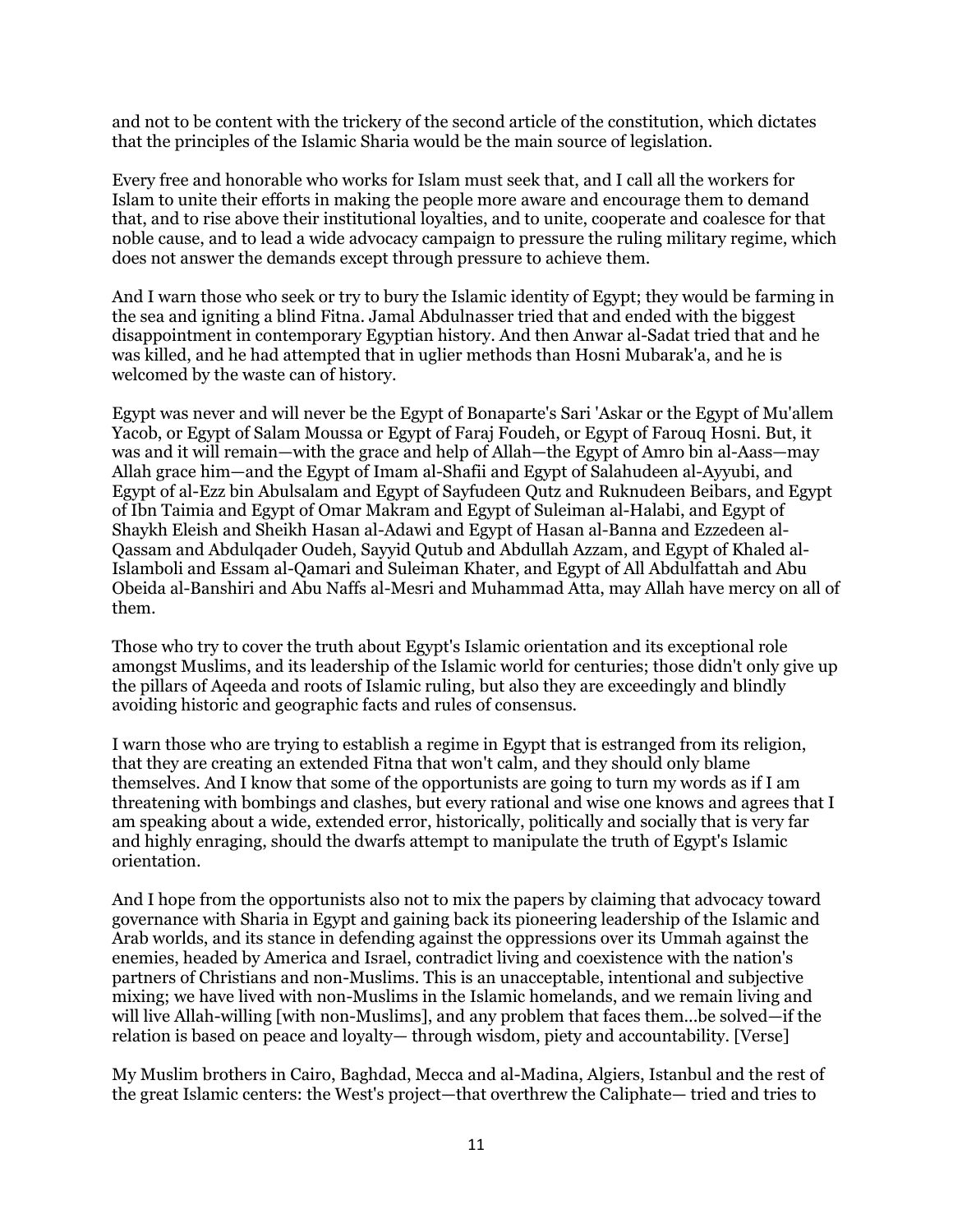divide us to more than 50 torn apart pieces, and each piece is occupied with itself, calls for nationalism that divides it from its sisters, and then thereafter they seek to tear apart the previously-torn. So, advocacy toward secularism, the nationalist state and absenting the Sharia are dangerous advocacies that have political, publicized and military dimensions that are greatly harmful. It is an advocacy toward dividing us into weak and weakened entities America and her allies could corner individually.

It is an advocacy to alienate Islam from impacting its own societies and Ummah so Muslims can lose the great power of Aqeeda, which has turned them [Muslims] from lost tribes in the desert of its peninsula into leaders of the world and teachers of Tawhid, values and morals. [Excerpt]

This was discussion of the legislation reform side. As for the political reform side; from the most important of its requirements externally is Egypt's return to its leadership role within its Muslims Ummah and the Arab world and Third World, and that would be through disavow toward the peace agreement with Israel and what follows that of secretive and public obligations, and cutting diplomatic relations with Israel and removing the Israeli Ambassador from Cairo, and the immediate removal of the Gaza sanctions, and supporting all the Muslim Ummah's affairs, as well as the weakened and oppressed in the world.

And from its most important requirement internally is to liberate the Ummah from the shackles of oppression and fear in order to practice its role in commanding with what is good and forbidding what is malicious. And this requires removing the emergency situation and halting the military trials of civilians and canceling all of their rulings, and canceling the security forces that were built on suppressing, crushing and humiliating the people and treating them as insects. Repeal of the state security intelligence is not enough, as other security forces keep practicing the same policies, and so building new security forces that are based on respect toward the legitimate rights of people is needed, which the caliph Omar bin al-Khattab affirmed when he said: 'since when you enslave people when their mothers birthed them free.'

The state security force fell under the hands of the heroic and free sons of Egypt, and now we have to drop down the fear of the state security and the abuse of the government from our hearts. And so, I call upon my brothers who are victims of the concessions that were managed by the leadership of the state security intelligence through blackmailing, negotiations, threats and attractive offers, to realize that the idol of the state security is crushed, and they have to take off to serve their religion because the criminals who imprisoned, negotiated with, tortured and attacked them, their honors and privacies have been defeated. They have to return to their role awaited by every loyal person—in service of Islam and its victory, and in encouraging the Ummah and bring it around the cases of reform, and starting with the legislation reform to govern with Sharia so it can be ruling not ruled.

As for the social reform side, from the most important requirements is halting corruption, removing the suffering off the shoulders of the poor, and just distribution of the wealth, and support of the main products and the necessary services to the people of education, health and residence. Most Egyptians suffer critical problems like more than one family sharing one apartment, absence of toilets in the suburban residences, spread of slums and street kids, the problems of spinsterhood and drug addiction. Today in Egypt, there are 7 million drug addicts, and the addicts in Egypt are rising on a scale of 20 thousand annually. Social reform requires a righteous government in its behavior and practices that preserves morals and values, and stops the spread of vice and dissolution.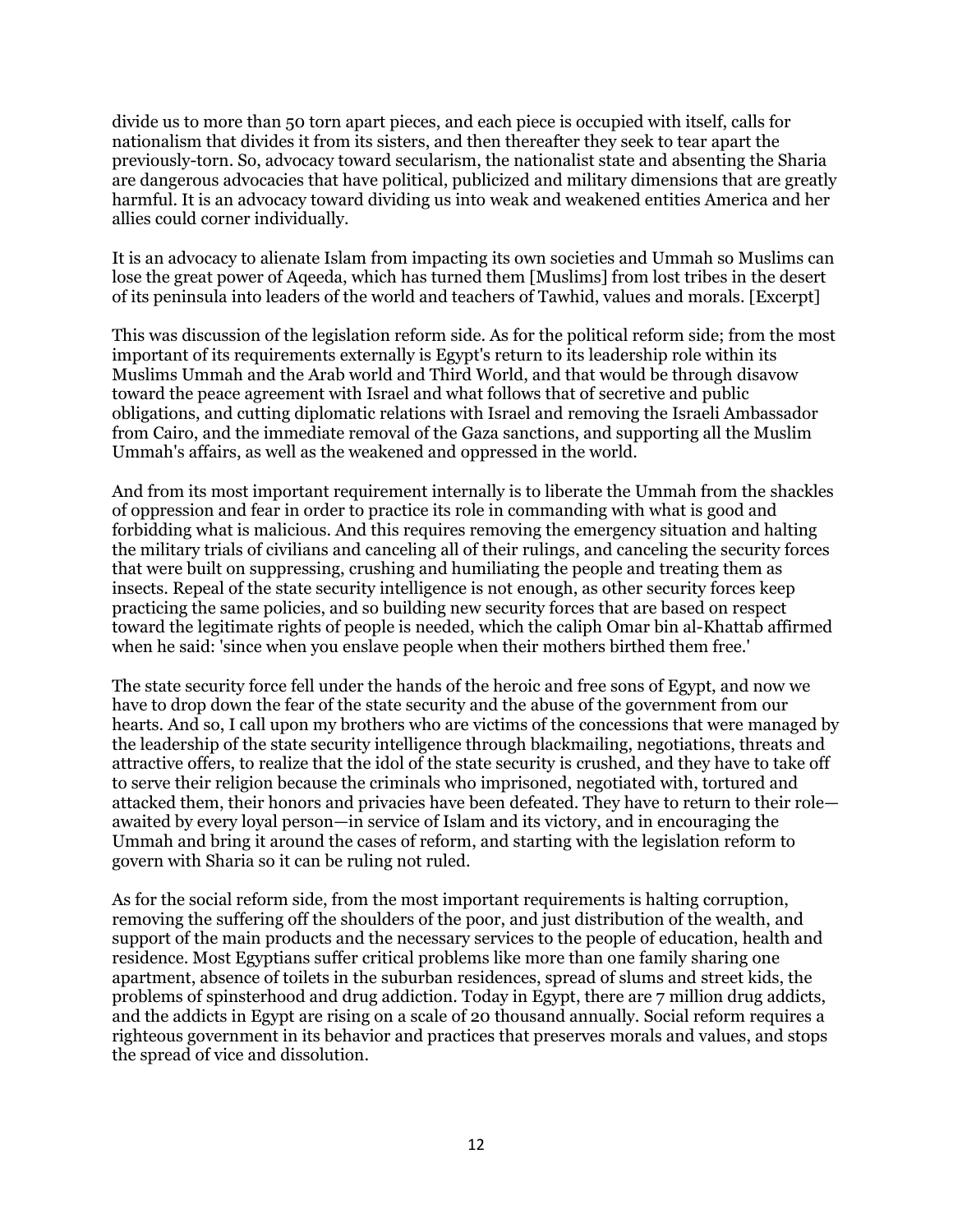People of Egypt: those who seek to alienate Sharia from governance so America can be content will spread amongst you usury, adultery, insobriety, moral dissolution, familial schisms and all kinds and forms of crimes, which the man-made laws add to the increase and spread of. And, I experienced prisons and lived in them, and I know their [negative] effects on the human soul and the human instinct. The man-made ordinances turn people in prison into beasts that fight over three things: homosexuality, drugs and gambling. These are the fruits of the ordinances.

People of Egypt: those who seek to alienate the Sharia so America can be content are fooling themselves before fooling others.

America that raided the al-Jazeera offices in Kabul and Baghdad cries over the safety of journalists in Egypt. America, whose forces firs live bullets on protestors in Afghanistan and Iraq, cries over the protestors in Egypt. America that signed anti-torture treaties is practicing torture in Guantanamo, Bagram and Abu Ghraib, and in its secret prisons in Egypt, Jordan, Morocco, Poland and its vessels and planes, while crying over the torture victims in Egypt. America that signed the Geneve convention agreements regarding prisoner treatment does not apply these agreements on the prisoners of al-Qaida and the Taliban. America that pressures Omar al-Bashir and al-Qadhafi and threatens them with the International Criminal Court refuses to apply the agreement of that court on its own citizens. America that declares settlements illegitimate used the veto power in the Security Council against the project that was presented by the Arab states in condemnation of the settlements on the occupied land of Palestine. Even more so, America that boasts that its president [Woodrow] Wilson decided people should determine their fate has completely forgotten that with the Palestinian people, which it removed from their land and put instead people from faraway places, and refuses the return of the land-owners, the Palestinians.

This is the truth about the international credibility the army's leadership rushed to acknowledge, its decisions and agreements; it is the legitimacy of the arrogant' control of the weakened.

And America that cries over democracy does not acknowledge Hamas government in Gaza and the West Bank. America is the last one that has the right to speak about democracy and human rights.

This is the truth about democracy; it allows everything regardless of it being degrading or contradictory, as long as the majority agrees with it. Democracy in reality is the games of the number of votes without any moral, valuable or religious reference.

This is an essential difference between the Shura that depends on the reference of the Sharia and Democracy that has no reference. In Shura, for example, the Muslim state cannot abide by agreements regarding prisoner treatment or preventing torture and then violate these agreements just because the majority in the Shura council wants that. For example, in Shura violating the rights of the poor like their share in Zakat and charities and loots, or their general fulfilling rights, just because the majority in Shura wants that, is not allowed.

And here, I call upon the needy, deserving people in Egypt to demand the Egyptian government to rule with Sharia, which gives them [needy] the right for Zakat. The companions, under the leadership of the great companions [Abu Baker al-Siddeeq], fought the apostates in protection of the Zakat pillar, so fight O' people of Egypt for your rights if you are not answered.

In Shura, for example, it is not allowed to give licenses to the alcohol manufacturer or the heresy and adultery locations or the dissolute, collapsed media, which cause corruption in the country,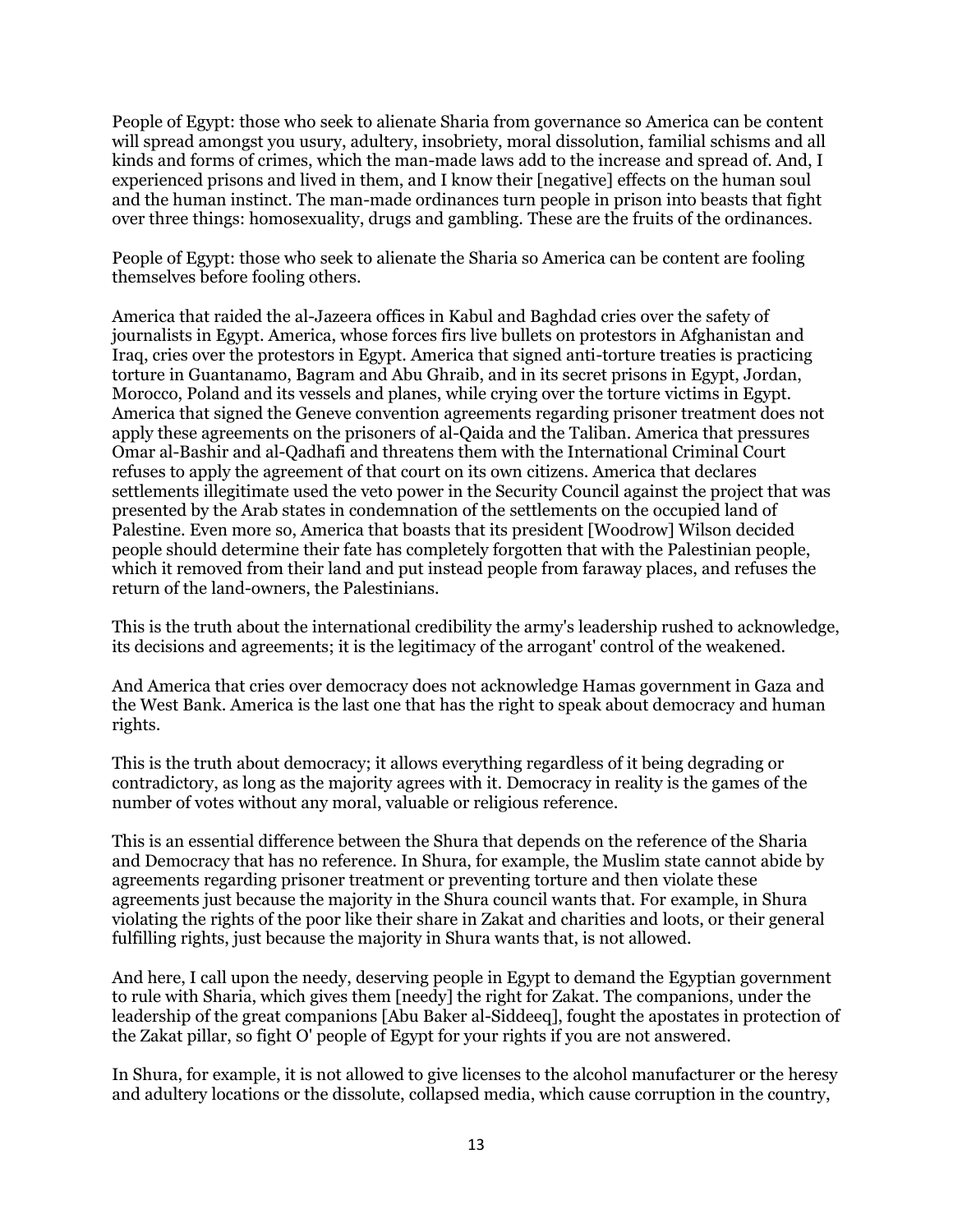even if the majority of the Shura agrees. In Shura, neither is affirming Israel's takeover of Palestine allowed, nor recognizing the international resolution and peace treaties and Arab initiatives, which they affirm and recognize that, even if the majority of the Shura council agrees.

As for the third section of my statement, it is about the events in Tunisia. I call upon our dear Ummah in Tunisia to continue the resistance and jihad until achieving victory, as the road is still long and they must continue demanding reforms until Tunisia returns to being a castle of Islam, steadfastness and jihad, and a light house in the Islamic Maghreb."

As for the fourth section of my statement, I direct a number of messages:

The first message: a call to the Muslim Ummah in the Arabian Peninsula, in Yemen and the Haramain, to rise up against the unjust tyrants who turned the native land and extension of Islam into bases for the Crusader campaign on Islam and Muslims. And I assure our people and brothers from the dear Yemeni people that we are with them in their uprising against injustice, tyranny, corruption and dependency. We are with them in their rejection to the regime that submits to America, which turned Yemen into a settlement for the Crusader American forces, killing whomever they please, imprisoning whomever they please, achieving whatever they please and looting whatever they please.

The musky blood that were shed in the Taghyeer Square [Change Square] and other locations won't go to waste Allah-willing; as this blood were shed by American orders, which seeks with efforts to preserve its submissive corrupt regime in fear of an Islamic transformation in the Yemen of faith and wisdom that disowns the biggest of criminals. Be steadfast O' people of Yemen; people of rescue, expansion, pride, honor, sacrifice and benevolence, as you are fighting the battle of the Ummah by one of its most important fronts, and we are with you in the same battle, so be patient, steadfast and solid because the victory of Allah is near, Allah-willing.

The second message: to the Muslim Ummah in Tunisia, Egypt, Libya, Morocco, Algeria and Jordan, the Mujahideen are with you, they affirm you in your outrage and uprising, and they are fighting on your side in one battle against America in its Crusader campaign and against her agents, and each victory for the Mujahideen is but power to you for the sake of reforms and change toward victory of the Ummah against dependency, tyranny and corruption.

The third message is to the Muslim Ummah everywhere: America is dwindling—with the grace of Allah—under the attacks of the Mujahideen, so mobilize and rise and resist against America and her allies with your tongues, hands and money, and break the chains of fear and lifeyearning and do not fear the enemies of Islam. [Verse]

And our last prayer is praise Allah Lord of the Worlds, and prayer and peace upon our master Muhammad and upon his family and companions.

And peace be upon you and Allah's mercy and blessings.

Shaykh Dr. Ayman al-Zawahiri As-Sahab Media

Don't Forget Us in Your Sincere Prayers Your Brothers at Global Jihad Network